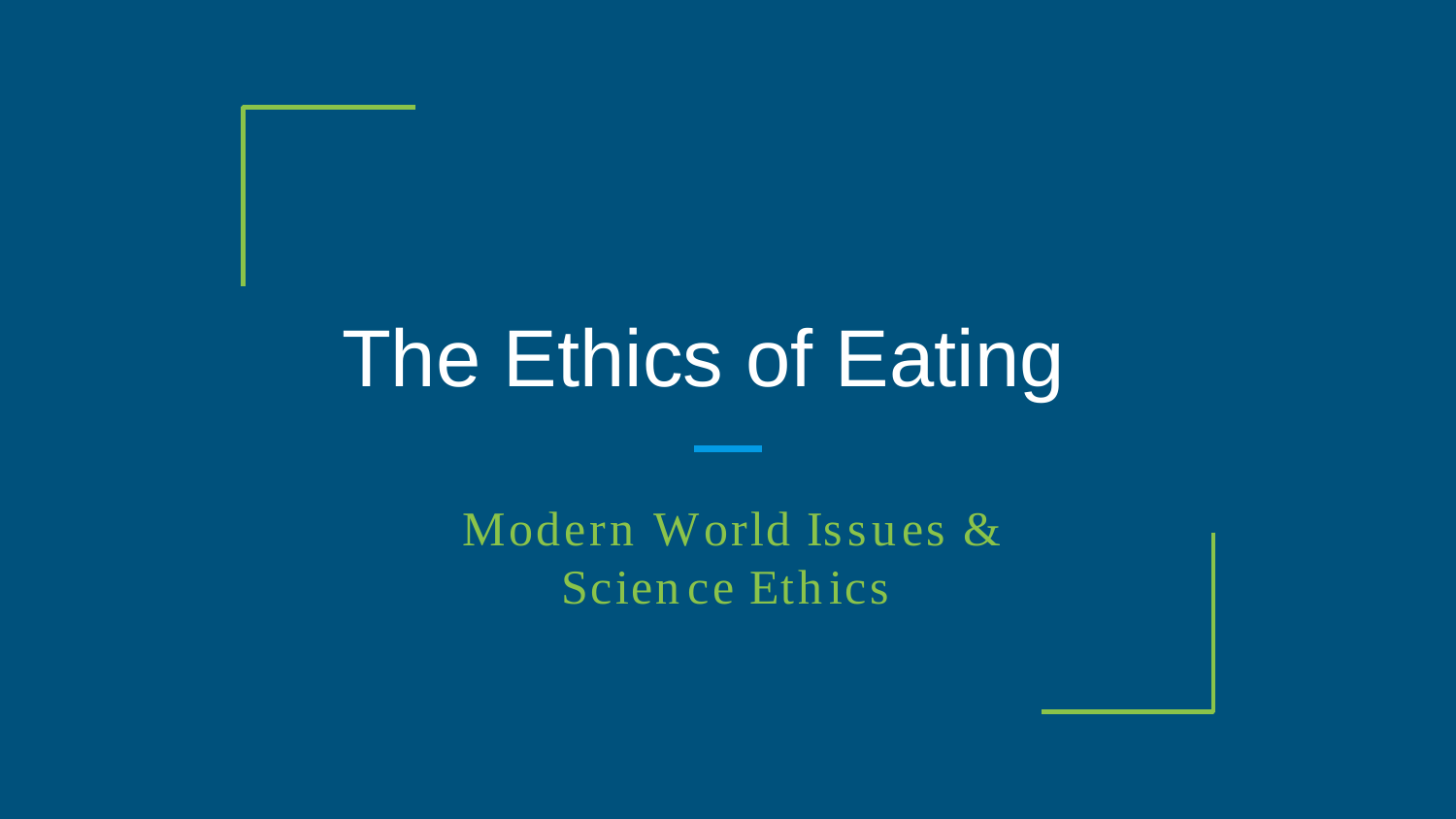# What is Project Based Learning?

- Challenging Problem
- Sustained Inquiry
- Authenticity
- **Student Voice & Choice**
- Reflection
- **Critique & Revision**
- Public Product

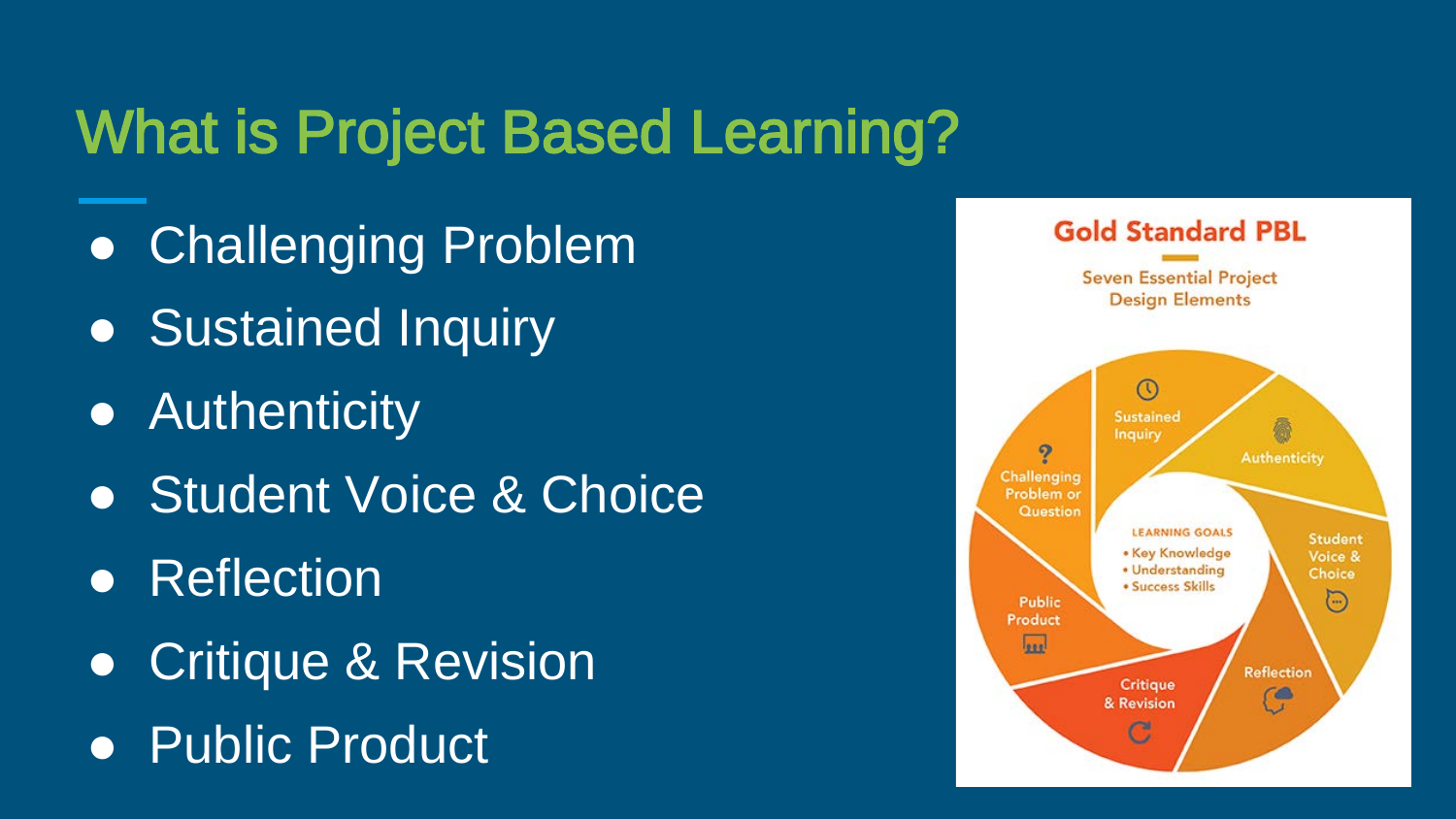# Driving Question:

# How is eating an ethical act?

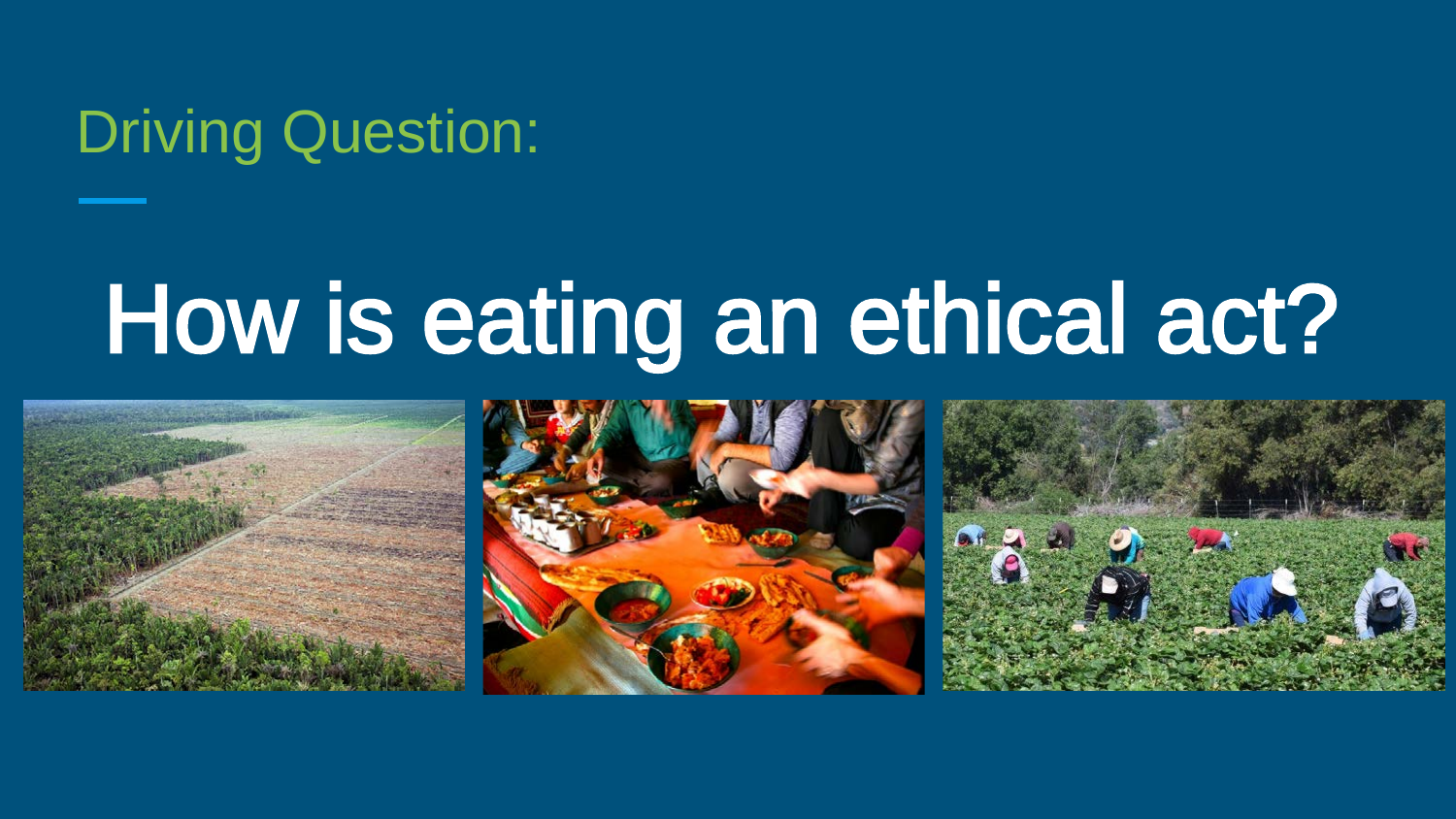#### Students will be able to:

- Describe the implications of food choices on: health, the en viron m en t, h um an resources, geopolitics , econ om ics, an d culture
- Evaluate a food item from m ultiple perspectives to determ in e the varied im pacts eatin g it could have
- Studen ts w ill respectfully express curiosity about the history an d lived cultural experien ces of a variety of foods an d diets an d w ill exchange ideas and beliefs in an open-minded way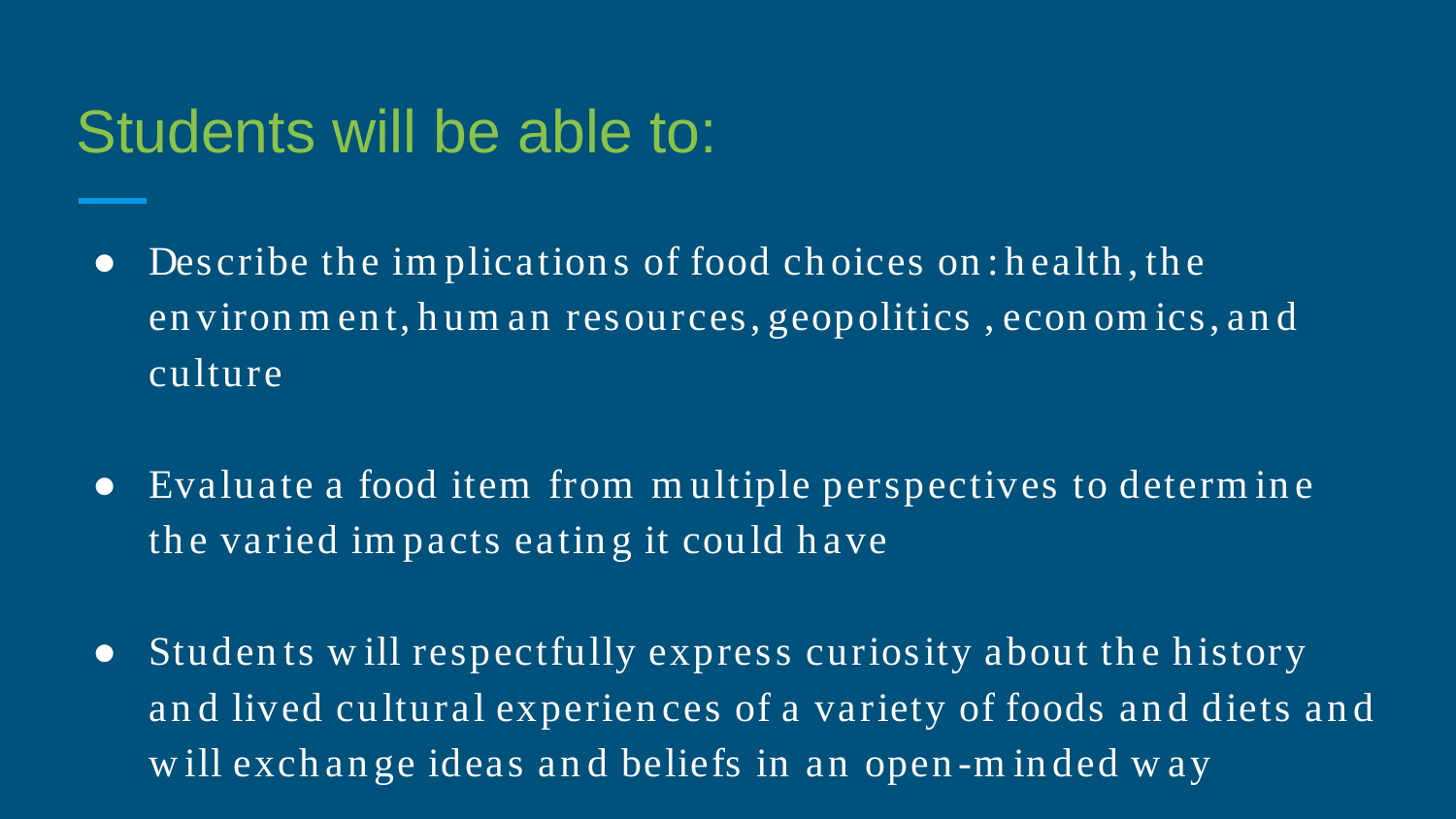#### Students will be able to:

- Develop the critical thinking skills that can redress in equality in the agrifood system
- An alyze direct an d in direct effects of hum an activities on biodiversity and ecosystem health, specifically habitat fragm en tation , in troduction of n on -n ative or in vasive species, overh arvestin g, pollution , an d clim ate ch an ge
- Evaluate an d refin e a solution for reducin g the im pacts of hum an activities on biodiversity an d ecosystem health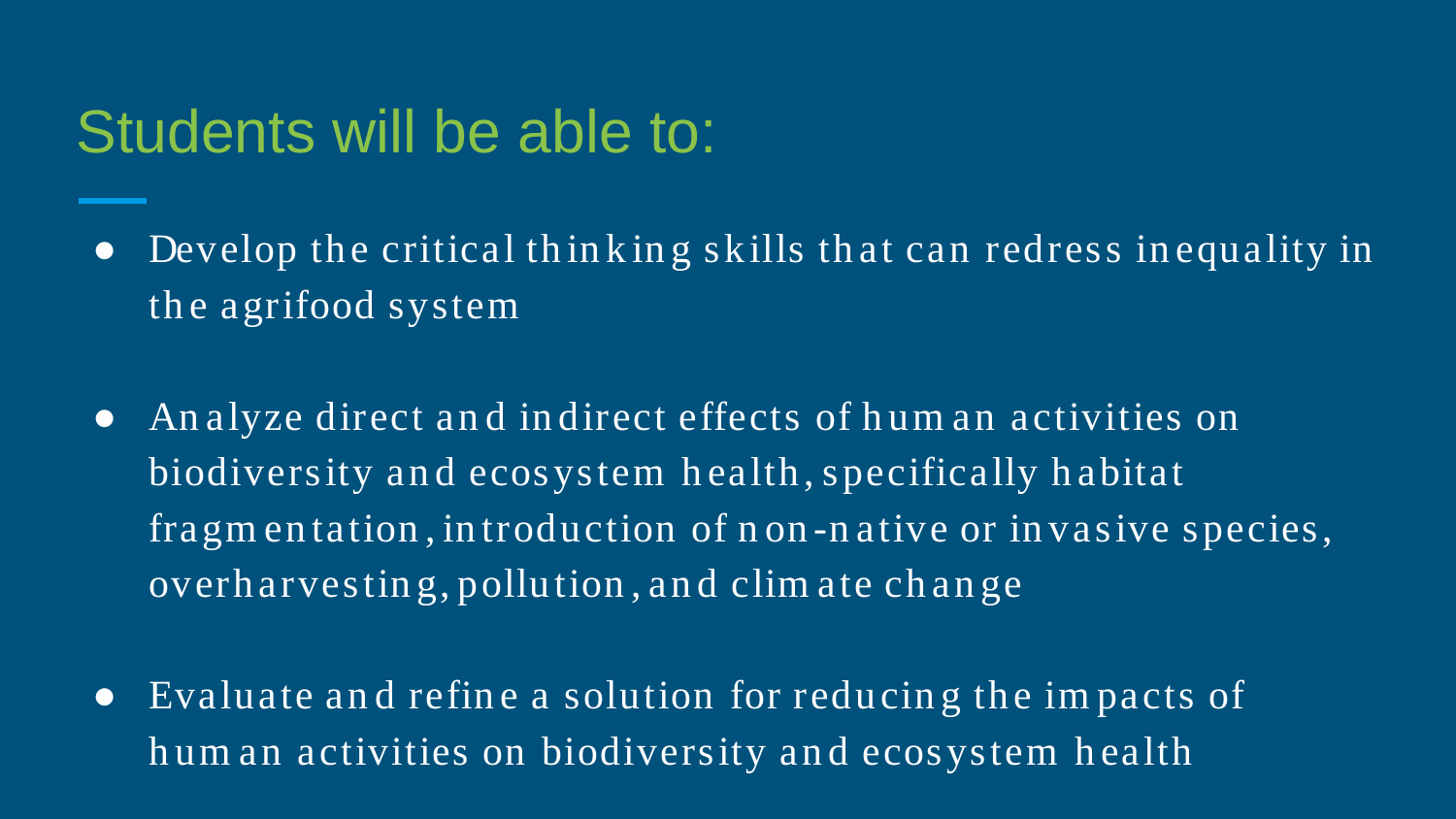# The Launch

Share a recipe that has special m eaning

- a tradition al fam ily recipe
- a holiday dish
- a favorite meal for a special occasion
- a delicious dish at a restaurant.
- or any dish that is important to you





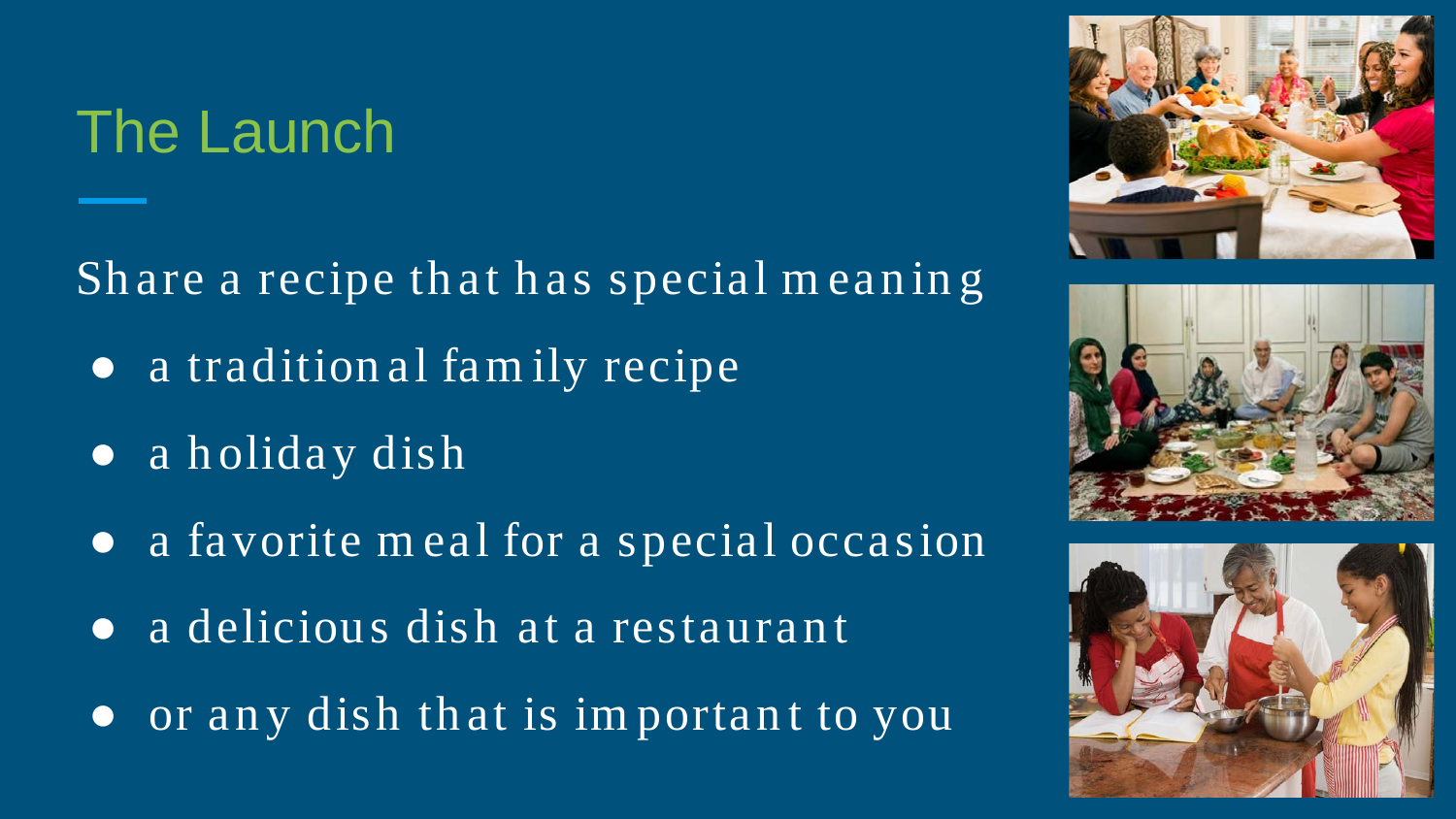# **Authenticity**

- The project is framed around real world tasks and quality standards
- Student work is made public by offering it to people beyond the classroom
- Students are asked to explain the reasoning behind the choices they m ade, th eir in quiry process, an d w h at they learned

| <b>BHS Lunch Menu</b><br>February 2020<br>http://www.behnont.k12.ma.us/bns/Home/Food-Services                                      | Do you want to track and make deposits<br>Sanitan Success Canada at an<br>$-10$<br>https://www.myschoolbucks.com/                                                                                                                                                                                                                                                                                                 |                                                                                                                           |  |                                                                                                                                                                                                                                                                           |                                                                                                                                                  |
|------------------------------------------------------------------------------------------------------------------------------------|-------------------------------------------------------------------------------------------------------------------------------------------------------------------------------------------------------------------------------------------------------------------------------------------------------------------------------------------------------------------------------------------------------------------|---------------------------------------------------------------------------------------------------------------------------|--|---------------------------------------------------------------------------------------------------------------------------------------------------------------------------------------------------------------------------------------------------------------------------|--------------------------------------------------------------------------------------------------------------------------------------------------|
|                                                                                                                                    | The Waffle Bart Students are now able to make their own Belgian<br>Waffles for breakfast. Toppings will include fresh fruit, maple syrup,<br>Nutella and many more. This menu option will be sold as a Premium<br>Breakfast. Prices are \$3,00 for full paid, \$.30 for reduced meals and<br>80 for free meal benefit<br>A La Carte Price Undates for BHS<br>Slice of Pizza, Burger or Chicken Patty Only: \$2.75 |                                                                                                                           |  | Prices<br>Brindstrubbe Lunch: \$3.50<br>Slice of Pizza, Burger or Chicken Patty<br>Oale: \$2.75<br>8 Or Milk: .30<br>Fruit and versies with all meals as well<br>as nulle!<br><b>Quartime:</b> Please contact Dustin O'Brien.<br>Food Service Director at 617-993-5871 or | Amilable Daily<br>(V) BYO Salad Bar<br><b>WE BYO Deli Bar</b><br>Spicy or Plain Chicken<br>Patties<br>Cheese or Handsugers<br>Snacks and Drinks  |
| œ<br><b>WARM UPI</b><br>(V) Grilled Cheese<br>w/Cramed<br><b>Broccoll Soup</b><br><b>Green Beans</b><br><b>Gala Apples</b>         | Fruit or Vegetable Only: \$.75<br>ω<br><b>Beat Those</b><br><b>NICK'S PLACE II</b><br><b>WG Tortillas</b><br>(V) Cheese or<br><b>Cilantro Lime Rice</b><br>Pepperoni Slice<br>Pico de Gallo<br><b>Potato Wedges</b><br><b>Diced Peaches</b><br><b>Black Beans</b>                                                                                                                                                 |                                                                                                                           |  | dobrien@belmont.k12.ma.us<br>œ<br><b>BYO BBQ Rodeo</b><br><b>Burger Bar</b><br><b>Onion Rings</b><br><b>Sliced Lettuce</b><br>and Tomato<br><b>Sliced Pears</b>                                                                                                           | ø<br><b>IGGY'S BREAD</b><br>Meathall Sub w<br>Marinara Sance<br><b>Mozzarella Cheese</b><br><b>Tossed Caesar Salad</b>                           |
| αø<br>(V) Buffalo Mac<br>and Cheese<br><b>Crunchy Chic Peas</b><br>Banana<br><b>WG Dinner Roll</b>                                 | αŋ<br>Chicken Burrito<br><b>Bowl</b><br><b>Cilantro Lime Rice</b><br><b>Black Bean and</b><br>Corn Salsa                                                                                                                                                                                                                                                                                                          | ŒD<br>(V) Cheese or<br>Bacon Slice<br><b>Tossed Greek</b><br>Salad<br><b>Macintosh Apple</b>                              |  | αs<br><b>HEARTY MEAL</b><br>Beef and Bean Chili<br><b>Shredded Cheddar</b><br><b>French Bread</b><br><b>Mixed Fruit</b>                                                                                                                                                   | ao<br>or Valentine's Day<br><b>Turkey Disner</b><br><b>Mashed Potatoes</b><br>Stuffing / Gravy<br><b>Cranberry Sance</b><br><b>Fresh Grapes</b>  |
| α»<br>No School<br><b>Winter Recess</b>                                                                                            | αø<br>No School<br><b>Winter Race</b>                                                                                                                                                                                                                                                                                                                                                                             | αsι<br>No School<br>Winter Recent                                                                                         |  | œm<br>No School<br><b>Winter Recess</b>                                                                                                                                                                                                                                   | മോ<br>No School<br><b>Winter Recess</b>                                                                                                          |
| 60<br>(V) Cheese<br><b>Creadila</b><br><b>Steamed Rice</b><br><b>Spicy Salsa</b><br><b>Mixed Greens</b>                            | ඎ<br><b>NACHO BOWLI</b><br>(V) WG Nados w<br>Chicken and Cheese<br><b>Shredded Lettuce</b><br>Kickin' Pinto Beans<br><b>Pico De Gallo</b>                                                                                                                                                                                                                                                                         | යා<br><b>NICK'S PLACE II</b><br>(V) Chouse or<br>Pepperoni Slice<br><b>Tossed Carden</b><br>Salad<br><b>Diced Peaches</b> |  | ඐ<br><b>NEW ITEM</b><br>Chicken Stir Fry w/<br>Lo Mein Noodles<br><b>Mixed Veggies</b><br><b>Diced Pineapple</b><br><b>Fortune Cookie</b>                                                                                                                                 | (98)<br><b>IGGY'S BREAD!</b><br>Chicken Parm<br>on a Clabatta<br><b>Sweet Potato Fries</b><br><b>Tossed Caesar Salad</b><br><b>Orange Smiles</b> |
| 02/33<br>(V) Baked Ziti w<br>Moind Momenia<br><b>Marinara Sauce</b><br>Dinner Roll<br><b>Steamed Peas</b><br><b>Assorted Fruit</b> | (8/8)<br>No School<br>Election Day                                                                                                                                                                                                                                                                                                                                                                                | œo.<br>Early Release Day<br><b>No Lunches Served</b>                                                                      |  | (B/S)<br><b>NICK'S PLACE II</b><br>(V) Cheese or<br><b>Buffalo Chicken</b><br><b>Roasted Diced</b><br><b>Potatoes</b><br><b>Diced Pears</b>                                                                                                                               | (2/5)<br>Grilled Chicken<br>Mekon a WG Bun<br>Lettuce & Tomato<br><b>Baked Potato</b><br><b>Wedges</b><br><b>Macintosh Apples</b>                |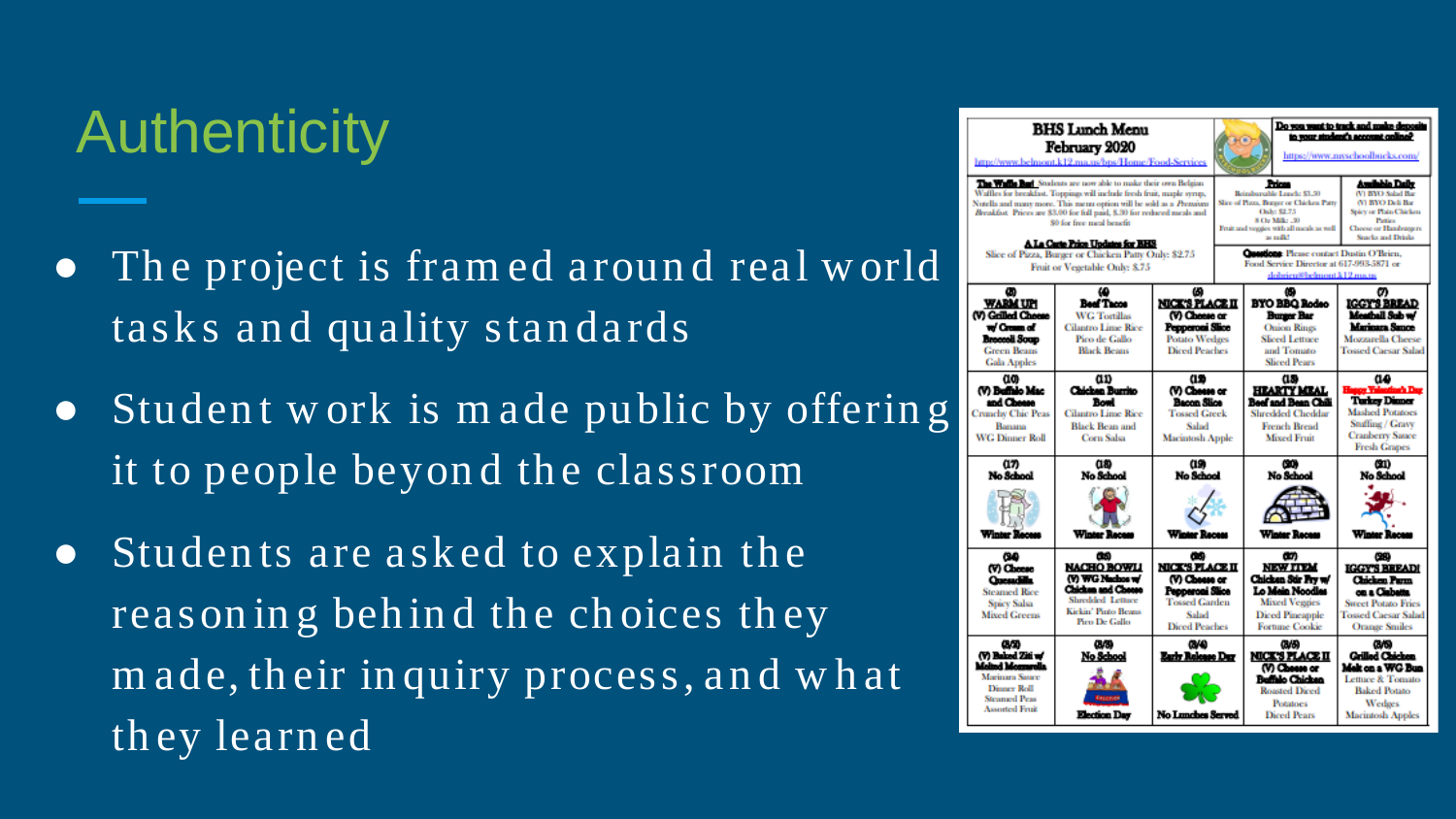#### Student Voice and Choice



- Students have opportunities to m ake choices on topics to investigate, questions to ask, and resources to use
- Studen ts have opportun ities to take sign ifican t responsibility and w ork independently
- The project makes an impact on the student's community and speaks to students' personal con cern s, in terests, an d iden tities